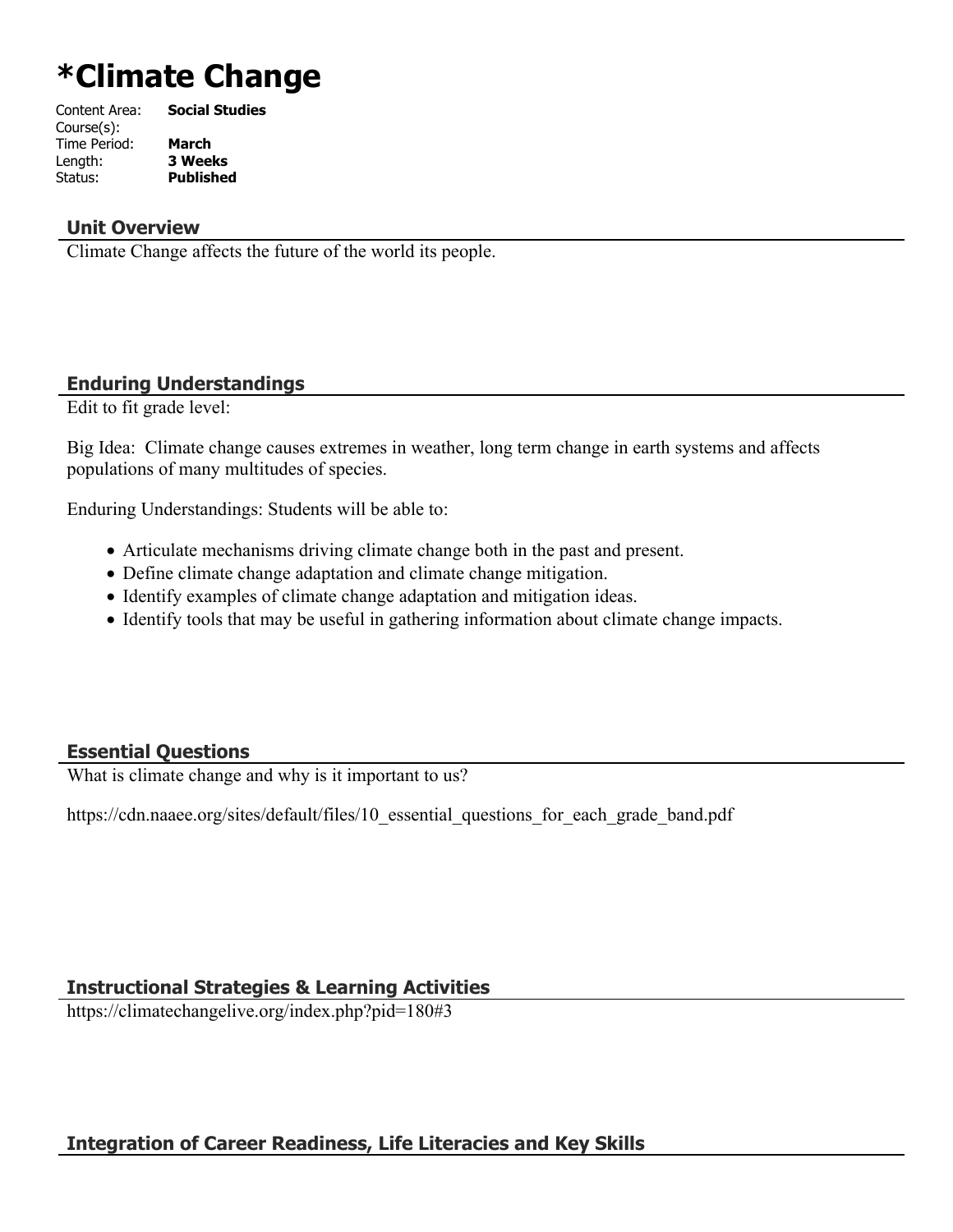| TECH.9.4.5.CT.4     | Apply critical thinking and problem-solving strategies to different types of problems such<br>as personal, academic, community and global (e.g., 6.1.5. Civics CM.3).                                                                        |
|---------------------|----------------------------------------------------------------------------------------------------------------------------------------------------------------------------------------------------------------------------------------------|
| TECH.9.4.2.IML.2    | Represent data in a visual format to tell a story about the data (e.g., 2.MD.D.10).                                                                                                                                                          |
|                     | Critical thinkers must first identify a problem then develop a plan to address it to<br>effectively solve the problem.                                                                                                                       |
| TECH.9.4.5.CT.1     | Identify and gather relevant data that will aid in the problem-solving process (e.g.,<br>2.1.5.EH.4, 4-ESS3-1, 6.3.5.CivicsPD.2).                                                                                                            |
| TECH.9.4.5.Cl.2     | Investigate a persistent local or global issue, such as climate change, and collaborate with<br>individuals with diverse perspectives to improve upon current actions designed to address<br>the issue (e.g., 6.3.5. Civics PD.3, W.5.7).    |
| TECH.9.4.5.Cl.3     | Participate in a brainstorming session with individuals with diverse perspectives to expand<br>one's thinking about a topic of curiosity (e.g., 8.2.5.ED.2, 1.5.5.CR1a).                                                                     |
| TECH.9.4.5.Cl.1     | Use appropriate communication technologies to collaborate with individuals with diverse<br>perspectives about a local and/or global climate change issue and deliberate about<br>possible solutions (e.g., W.4.6, 3.MD.B.3, 7.1.NM.IPERS.6). |
| TECH.9.4.5.CT.2     | Identify a problem and list the types of individuals and resources (e.g., school, community<br>agencies, governmental, online) that can aid in solving the problem (e.g., 2.1.5.CHSS.1, 4-<br>ESS3-1).                                       |
| WRK.K-12.P.1        | Act as a responsible and contributing community members and employee.                                                                                                                                                                        |
| WRK.K-12.P.4        | Demonstrate creativity and innovation.                                                                                                                                                                                                       |
| <b>WRK.K-12.P.5</b> | Utilize critical thinking to make sense of problems and persevere in solving them.                                                                                                                                                           |
| <b>WRK.K-12.P.6</b> | Model integrity, ethical leadership and effective management.                                                                                                                                                                                |
| <b>WRK.K-12.P.8</b> | Use technology to enhance productivity increase collaboration and communicate<br>effectively.                                                                                                                                                |
| WRK.K-12.P.9        | Work productively in teams while using cultural/global competence.                                                                                                                                                                           |
| CRP.K-12.CRP1       | Act as a responsible and contributing citizen and employee.                                                                                                                                                                                  |
| CRP.K-12.CRP6       | Demonstrate creativity and innovation.                                                                                                                                                                                                       |

# **Interdisciplinary Connections**

| LA.RI.5.5    | Compare and contrast the overall structure (e.g., chronology, comparison, cause/effect,<br>problem/solution) of events, ideas, concepts, or information in two or more texts.                          |
|--------------|--------------------------------------------------------------------------------------------------------------------------------------------------------------------------------------------------------|
| LA.RI.5.6    | Analyze multiple accounts of the same event or topic, noting important similarities and<br>differences in the point of view they represent.                                                            |
| SCI.5-ESS2-1 | Develop a model using an example to describe ways the geosphere, biosphere,<br>hydrosphere, and/or atmosphere interact.                                                                                |
| LA.RI.5.7    | Draw on information from multiple print or digital sources, demonstrating the ability to<br>locate an answer to a question quickly or to solve a problem efficiently.                                  |
| LA.W.5.2.A   | Introduce a topic clearly to provide a focus and group related information logically; include<br>text features such as headings, illustrations, and multimedia when useful to aiding<br>comprehension. |
| LA.RI.5.8    | Explain how an author uses reasons and evidence to support particular points in a text,<br>identifying which reasons and evidence support which point(s).                                              |
| LA.SL.5.1.A  | Explicitly draw on previously read text or material and other information known about the<br>topic to explore ideas under discussion.                                                                  |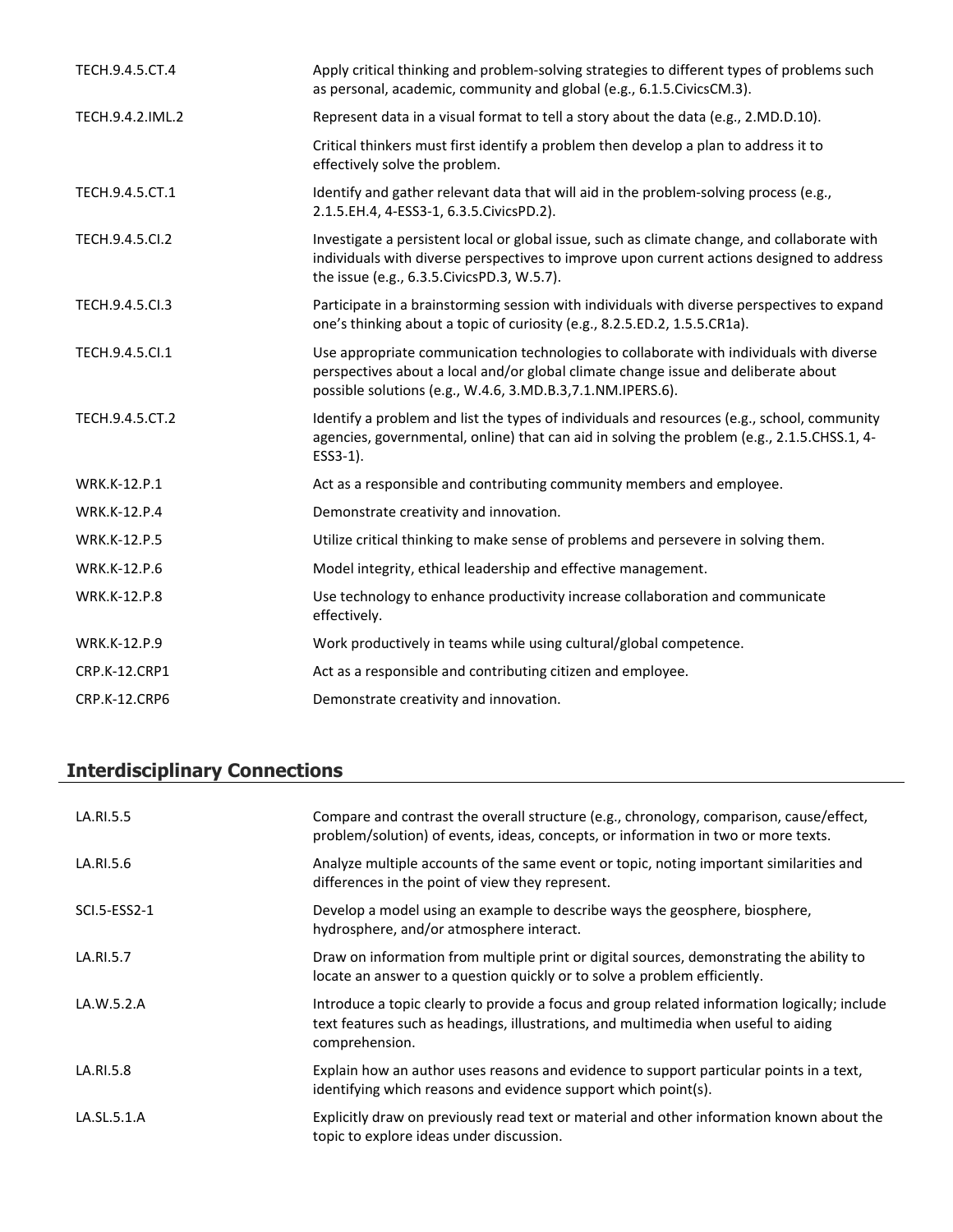| LA.RI.5.9           | Integrate and reflect on (e.g., practical knowledge, historical/cultural context, and<br>background knowledge) information from several texts on the same topic in order to write<br>or speak about the subject knowledgeably. |
|---------------------|--------------------------------------------------------------------------------------------------------------------------------------------------------------------------------------------------------------------------------|
| LA.SL.5.1.B         | Follow agreed-upon rules for discussions and carry out assigned roles.                                                                                                                                                         |
| LA.SL.5.1.C         | Pose and respond to specific questions by making comments that contribute to the<br>discussion and elaborate on the remarks of others.                                                                                         |
| LA.W.5.2.C          | Link ideas within paragraphs and sections of information using words, phrases, and<br>clauses (e.g., in contrast, especially).                                                                                                 |
| LA.SL.5.1.D         | Review the key ideas expressed and draw conclusions in light of information and<br>knowledge gained from the discussions.                                                                                                      |
| LA.W.5.2.D          | Use precise language and domain-specific vocabulary to inform about or explain the topic.                                                                                                                                      |
| LA.W.5.2.E          | Provide a conclusion related to the information of explanation presented.                                                                                                                                                      |
| LA.RI.5.1           | Quote accurately from a text and make relevant connections when explaining what the<br>text says explicitly and when drawing inferences from the text.                                                                         |
| LA.RI.5.2           | Determine two or more main ideas of a text and explain how they are supported by key<br>details; summarize the text.                                                                                                           |
| LA.RI.5.3           | Explain the relationships or interactions between two or more individuals, events, ideas,<br>or concepts in a historical, scientific, or technical text based on specific information in the<br>text.                          |
| LA.RI.5.4           | Determine the meaning of general academic and domain-specific words and phrases in a<br>text relevant to a grade 5 topic or subject area.                                                                                      |
| <b>SCI.5-ESS3-1</b> | Obtain and combine information about ways individual communities use science ideas to<br>protect the Earth's resources and environment.                                                                                        |

# **Differentiation**

- Understand that gifted students, just like all students, come to school to learn and be challenged.
- Pre-assess your students. Find out their areas of strength as well as those areas you may need to address before students move on.
- Consider grouping gifted students together for at least part of the school day.
- Plan for differentiation. Consider pre-assessments, extension activities, and compacting the curriculum.
- Use phrases like "You've shown you don't need more practice" or "You need more practice" instead of words like "qualify" or "eligible" when referring to extension work.
- Encourage high-ability students to take on challenges. Because they're often used to getting good grades, gifted students may be risk averse.

# **Definitions of Differentiation Components**:

- o Content the specific information that is to be taught in the lesson/unit/course of instruction.
- o Process how the student will acquire the content information.
- o Product how the student will demonstrate understanding of the content.
- o Learning Environment the environment where learning is taking place including physical location and/or student grouping

# **Differentiation occurring in this unit:**